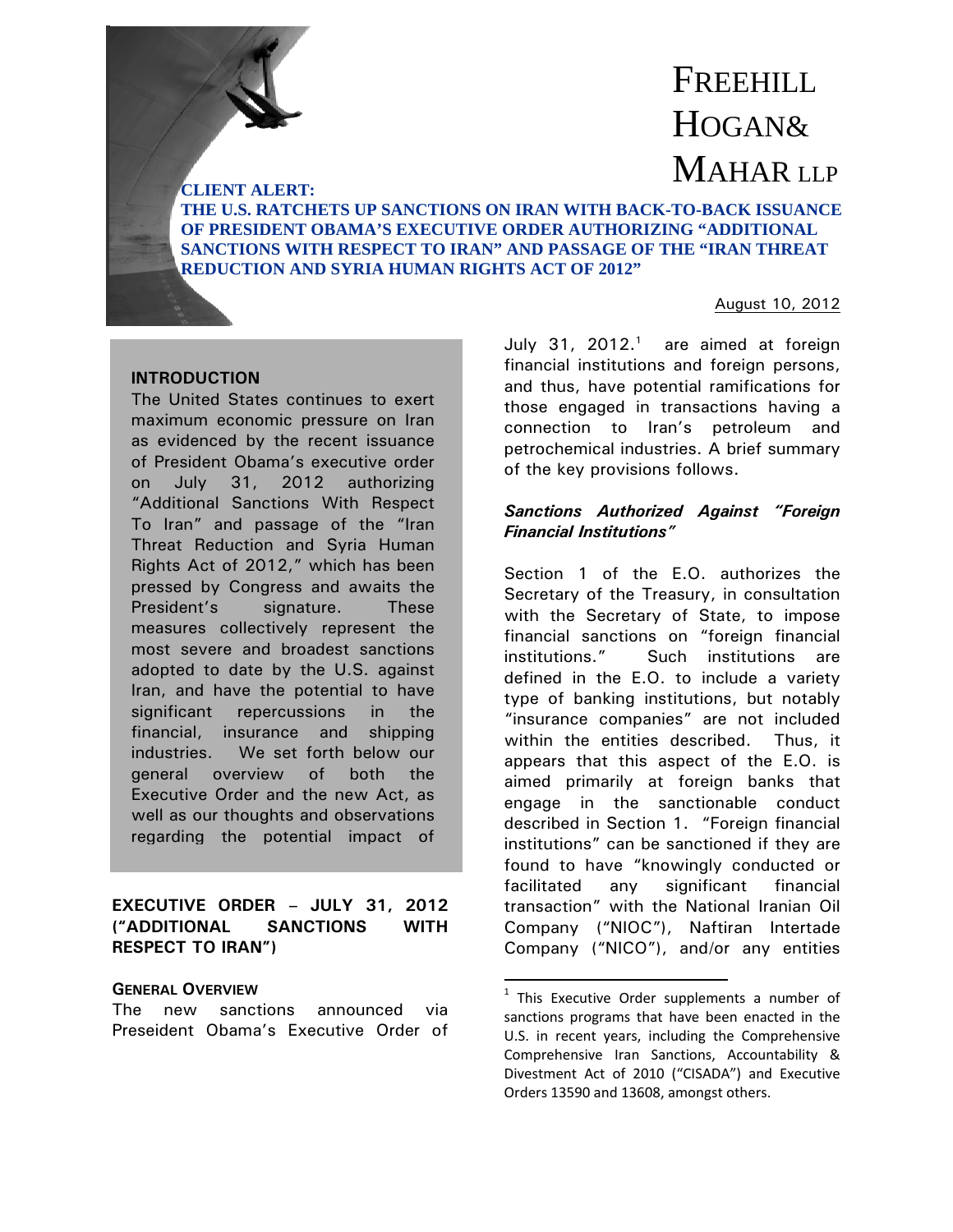owned or controlled by, or operating for or on behalf of NIOC or NICO.<sup>2</sup> Additionally, such institutions can be sanctioned if they knowingly conduct or facilitate significant financial transactions for the purchase or acquisition of petroleum, or petroleum or petrochemical products, *from* Iran through any channel (not just through NIOC or NICO).

According to the Office of Foreign Assets Control (the agency responsible for implementing sanctions within the Treasury Department),<sup>3</sup> this provision is aimed at deterring Iran or any other country or institution from establishing workaround payment mechanisms for the purchase of Iranian oil to circumvent the oil sanctions authorized under the National Defense Authorization Act (NDDA).4 A "foreign financial institution" found to have engaged in any of the sanctionable activities can effectively be excluded from the U.S. financial system, by having its correspondent or payablethrough accounts prohibited or restricted by the Treasury Department.

Notably, (similar to the NDDA), sanctions can be imposed under §1 only if the President determines that there is a sufficient supply of petroleum and petroleum products in the world market (apart from Iran) to permit a significant reduction in the volume of products purchased from Iran.<sup>5</sup> In this way, the E.O. seeks to balance the desire to reduce Iran's petroleum revenues with the desire to maintain price stability in the global market.

# *Sanctions Authorized Against Any Person for Transactions with NIOC or NICO*

Section 5 of the E.O. authorizes the Secretary of the Treasury, in consultation with the Secretary of State, to impose sanctions on any person (defined to include an individual or entity) who materially assists, sponsors or provides financial, material, or technological support for, or goods or services in support of, NIOC, NICO, or the Central Bank of Iran, and/or the purchase or acquisition (regardless of the channel) of U.S. bank notes or precious metals by the Government of Iran.

This aspect of the E.O. is not limited to U.S. persons, and as such, renders sanctionable the conduct of foreign persons who engage in the specified activity. The Secretary of the Treasury, in turn, is authorized to block the property within the U.S. of any person found to have engaged in the sanctionable conduct. This would include the ability to block the transfer of U.S. dollar transactions through the U.S. correspondent banking system. Consequently, by way of example, a foreign entity that "materially" provides goods or services to NIOC or NICO may

 <sup>2</sup> The E.O. excepts from this section sales of refined petroleum products to NIOC or NICO that are below the dollar threshold that could trigger sanctions under the Iran Sanctions Act, Public Law 104-172, 50 U.S.C. §§1701, *et. seq*.

<sup>3</sup> *See* http://www.treasury.gov/resource‐ center/faqs/Sanctions/Pages/answer.aspx#216.

 $4$  The NDDA was signed into law on December 31, 2011. It contains petroleum-related sanctions applicable to both private and state‐owned foreign financial institutions. The NDDA, however, permits waiver of its sanctions against foreign financial institutions if their home countries reduce their petroleum imports from Iran. Twenty such waivers have been granted, including to Japan, India, Singapore and China. Waivers remain in effect for 180 days and may be renewed for subsequent 180‐ day periods or withdrawn if countries increase their imports of Iranian oil.

 <sup>5</sup> President Obama made such a determination on March 30, 2012 and again on June 11, 2012.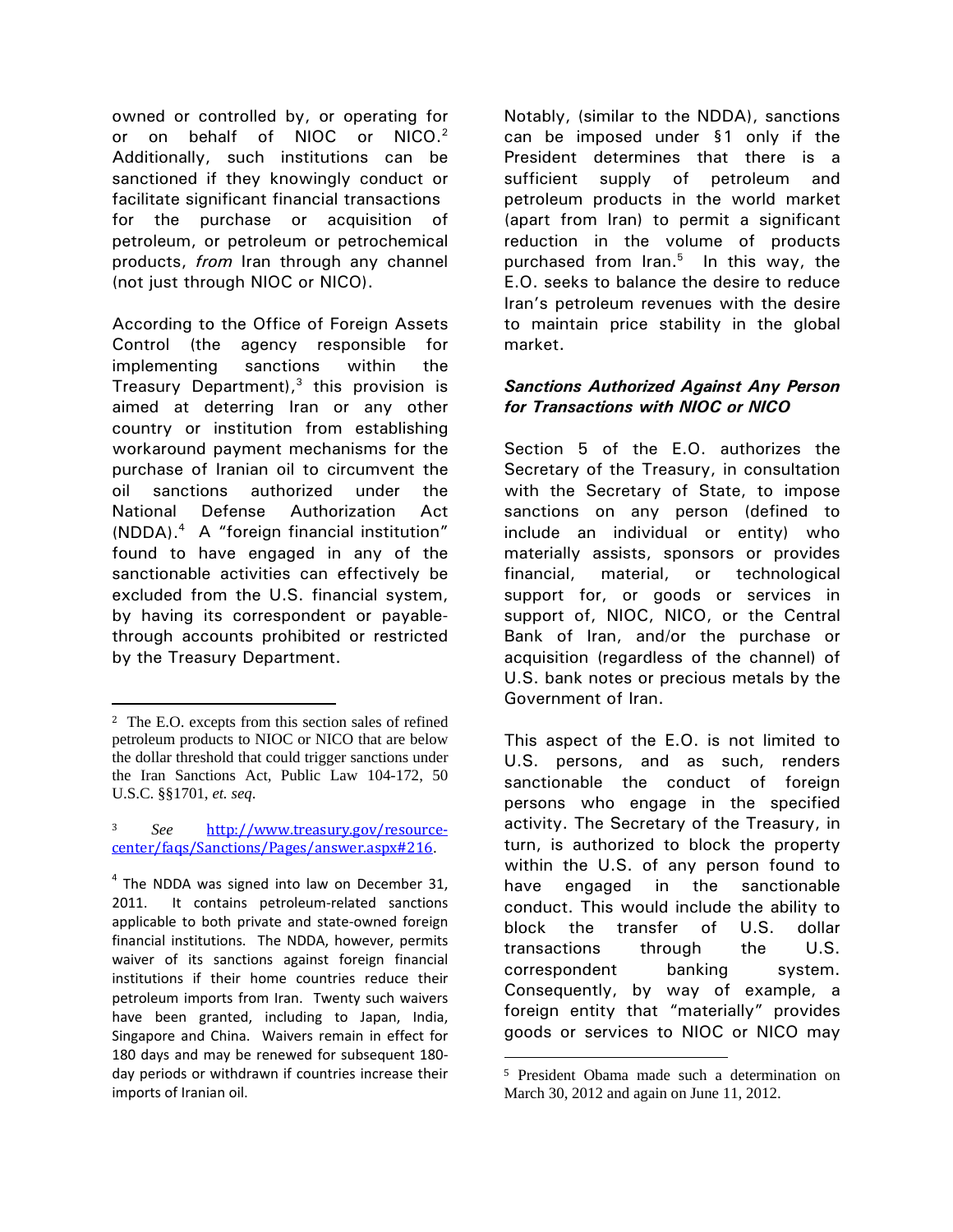find its U.S. dollar transfers blocked by OFAC, even if that transfer is not a direct dealing with NIOC or NICO.

# *Sanctions Authorized Against Any Person for Petroleum-Related Transactions.*

Perhaps the most material aspect of these new sanctions for foreign persons is contained in §2. Section 2 conveys primary sanction authority on the Department of State and authorizes it, in consultation with the Department of Treasury and other agencies, to impose sanctions on any person (not just U.S. persons) who knowingly engages in a "significant transaction for the purchase or acquisition" from Iran of petroleum or petroleum or petrochemical products.

Sanctions are also authorized against the successor of a person who engaged in such activities; those who own or control a person who engaged in the specified activity, and had knowledge that person engaged in those activities; and those who are owned or controlled by, or under common ownership or control with, such a person, and knowingly participated in the sanctionable activities. In this way, the E.O. seeks to target not only the person who engaged in the sanctionable conduct but also its subsidiaries and affiliates if they knew about or participated in the sanctionable activity.

Notably, as with the §1 sanctions, before sanctions can be imposed under §2, there must be a determination by the President that there is sufficient world market supply such that a significant reduction in the volume of purchased Iranian products is permissible.

#### **IMPORTANT POINTS TO CONSIDER**

There are several aspects of this new E.O. that warrant careful consideration by foreign persons who engage in transactions involving Iranian petroleum and petrochemical products.

- First, "significant transaction" is not defined, and thus it is unclear exactly what will constitute a "significant" transaction for purposes of triggering sanctions under the E.O. The Treasury Department has indicated that a number of factors are considered in determining "significance," including size, number, and frequency; type, complexity, and commercial purpose; and the ultimate economic benefit conferred on the sanctions target. However, as explained, the State Department (not Treasury) will be primarily responsible for enforcing the §2 sanctions. While likely, it is not known definitively if the State Department will apply the same factors in assessing whether a transaction is significant.<sup>6</sup>
- Second, it is not entirely clear what type of transactions fall within the

 $6$  As the State Department will enforce this aspect of the E.O., regulations are not likely to be enacted providing further clarification on the meaning and scope of the Section 2 sanctions program. Compare E.O. §12 authorizing the Treasury Department to promulgate regulations to carry out the purposes of certain sections and not mentioning §2. Such clarification will instead most likely come from a review of the actions actually taken by the State Department as it implements this program. In this way, this sanctions program is similar to the enforcement of CISADA under which the State Department has recently issued sanctions against foreign entities.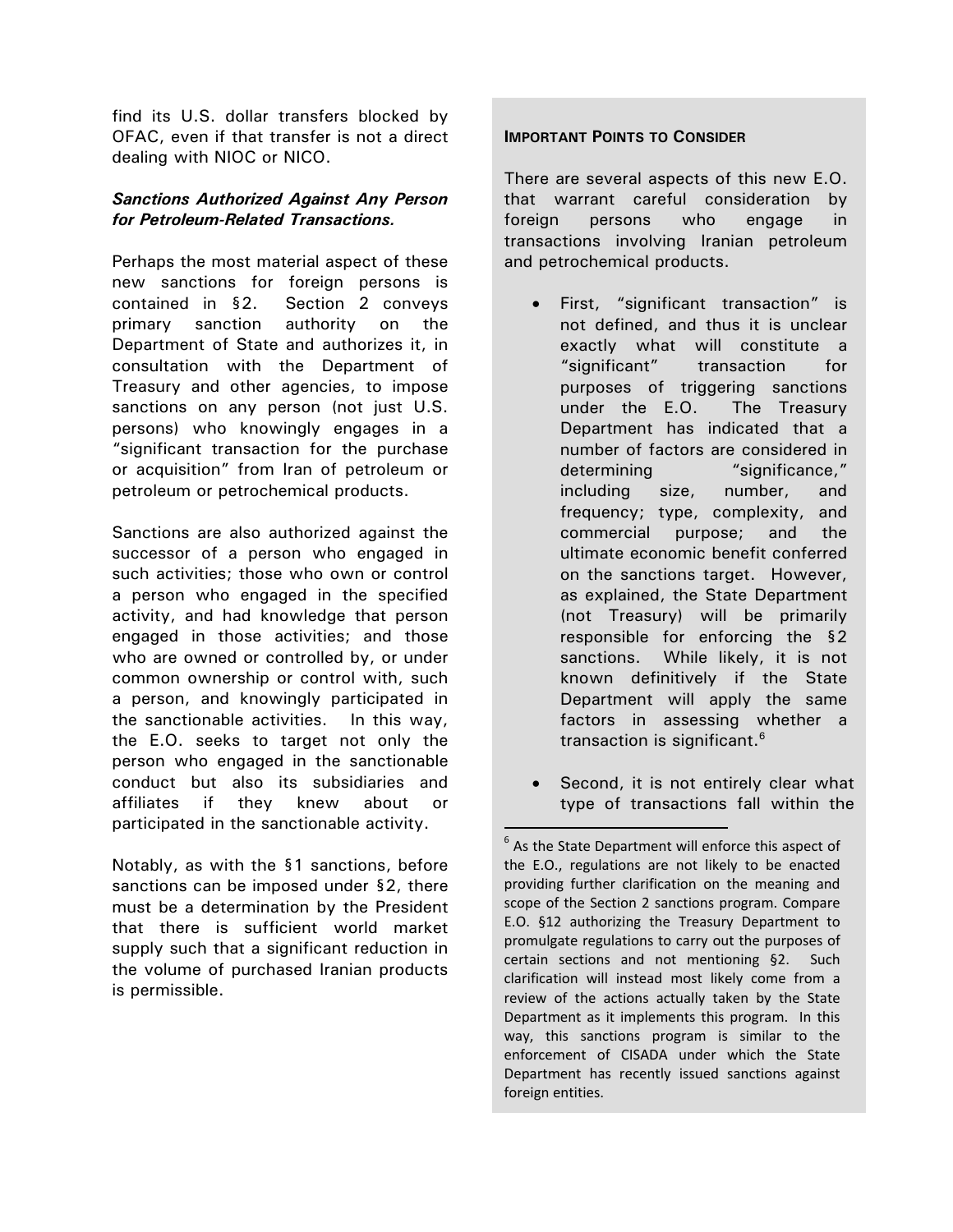scope of the sanctionable activities. A plain reading of the E.O. suggests that it is aimed at preventing or limiting only the underlying sales transactions but not necessarily transactions incidental to the sale, i.e. such as transportation or insurance. Nonetheless, given the E.O.'s purpose, the State Department could attempt a broad construction of the provision so as to encompass services such as transportation or insurance which, although incidental, are necessary to effect the underlying sale. One could argue that such a construction would be inappropriate, particularly as other Iranian sanctions programs have expressly referred to insurance and shipping services,<sup>7</sup> making the absence of such references indicative of an intent not to include same within this program.

 Individuals or entities determined to have engaged in sanctionable conduct will be subject to the same sanctions that may be imposed under the ISA. These include prohibiting transfers of payments through U.S. financial institutions to, from or on behalf of sanctioned persons, and the blocking of any such transfers. As such, a person found to have engaged in sanctionable conduct can find its ability to effect transactions in U.S. dollars prohibited and/or its U.S. dollar transactions stopped and held in the U.S.

# **"IRAN THREAT REDUCTION AND SYRIA HUMAN RIGHTS ACT OF 2012."**

#### **GENERAL OVERVIEW**

The purpose of this Act is to further curtail Iran's ability to generate revenue from petroleum sales by both strengthening the enforcement of existing sanctions against Iran as well expanding the Iranian Sanctions Act of 1996 in key areas, including energy, insurance, financial and shipping related services. Specifically, of particular relevance to the shipping industry, the new sanctions targets any person that owns, operates, or insures a vessel that knew or should have known that the vessel was used to transport crude oil from Iran to another country. Likewise, the sanctions also target owners whose vessels ship Iranian petroleum products in a manner that attempts to conceal the Iranian origin of the products. The Act also contains specific provisions targeting the National Iranian Oil Company and the National Iranian Tanker Company and permits the President to apply sanctions against any person that provides underwriting services or insurance for either of these two companies.

# **SPECIFIC PROVISIONS OF THE ACT BEARING UPON THE SHIPPING AND INSURANCE INDUSTRIES**

A summary of some of the more significant provisions relevant to the shipping and insurance industries are as follows:

# *Sec. 201* – *Expansion of Sanctions with Respect to Iran's Energy Sector*

This section provides for exceptionally wide reaching sanctions touching on virtually any activity – including all "goods, services, technology or support"

<sup>7</sup> *Compare* CISADA §102(a)(1) referring to "underwriting or entering into a contract to provide insurance …" and "providing ships or shipping services to deliver refined petroleum products to Iran".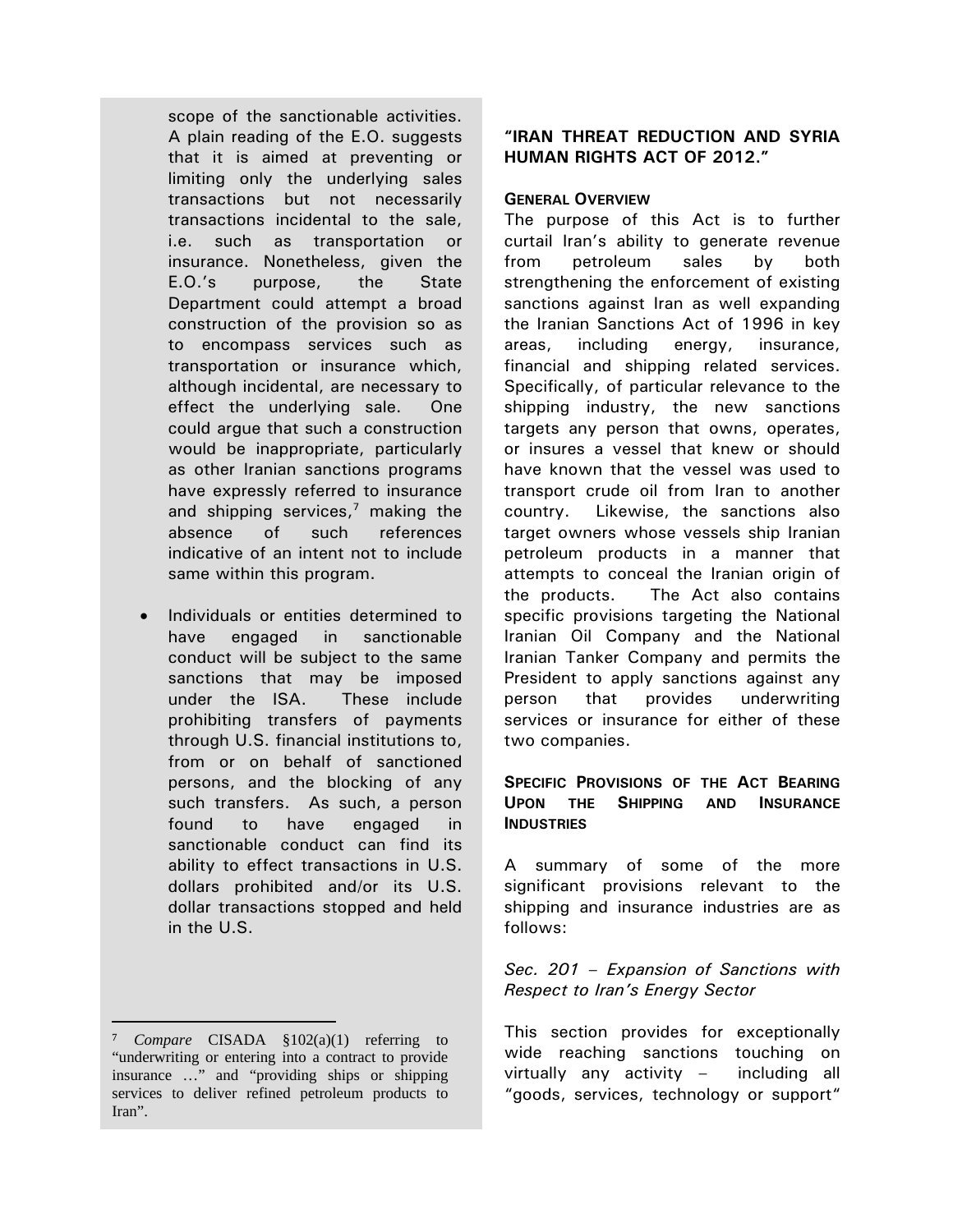– "that could directly and significantly contribute to the maintenance or enhancement" of Iran's ability to develop petroleum resources or the domestic production of refined petroleum or petrochemical products. These sanctions extend to the provision of "any direct and significant assistance with respect to the construction, modernization, or repair of petroleum refineries or directly associated infrastructure, including construction of port facilities, railways, and roads, the primary use of which is to support the delivery of refined petroleum products."

# *Sec. 202 – Imposition of Sanctions for Transportation of Crude Oil from Iran and Evasion of Sanctions by Shipping Companies*

This section provides for imposition of sanctions on a person that owns, operates, controls or insures a vessel used to transport crude oil from Iran to another country. This section also provides for sanctions on a person that owns, operates or controls a vessel in a manner that conceals the Iranian origin of crude oil or refined petroleum products, such as by suspending the vessel's satellite tracking device or obscuring or concealing the ownership, operation or control of the vessel by the Government of Iran or the National Iranian Tanker Co. or the Islamic Republic of Iran Shipping Lines. Vessels involved in these violations may be barred from calling at U.S. ports for a period of up to two (2) years. With respect to sanctions arising from the provision of underwriting, insurance or reinsurance for vessels operating in violation of this section, i.e. carrying crude oil from Iran or concealing the origin of Iranian crude oil or refined petroleum products, the Act provides an exception where it can be shown that the person providing such services had exercised "due diligence" in establishing

and enforcing policies, procedures and controls to ensure that the person does not provide such services for the transportation of crude oil or refined petroleum products from Iran in violation of this section. (In passing, it is interesting to note that while the subsection that addresses the concealment of Iranian origin of crude and refined products does not specifically reference underwriting/insurance services, this exception is nevertheless made applicable to that subsection. Thus, there appears to be somewhat of an inconsistency in the terms of this section of the Act.)

# *Section 203 – Expansion of Sanctions With Respect to Development by Iran of Weapons of Mass Destruction*

This section allows the President to impose sanctions against any person that "exported or transferred, or permitted or otherwise facilitated the transshipment of, any goods, services, technology, or other items" which would "contribute materially" to Iran's ability to "acquire or develop" chemical, biological or nuclear weapons, or "related technologies," or "destabilizing numbers and types of conventional weapons." This section also provides for sanctions in connection with any person that engages in a joint venture with Iran, or an entity incorporated in Iran or acting on behalf of or at the direction of Iran, relating to the mining, production or transportation of uranium.

*Section 211 – Imposition of Sanctions With Respect to the Provision of Vessels or Shipping Services to Transport Certain Goods Related to Proliferation or Terrorism Activities to Iran* 

This section provides sanctions as to any person who "knowingly sells, leases or provides a vessel or provides insurance or reinsurance or any other shipping service